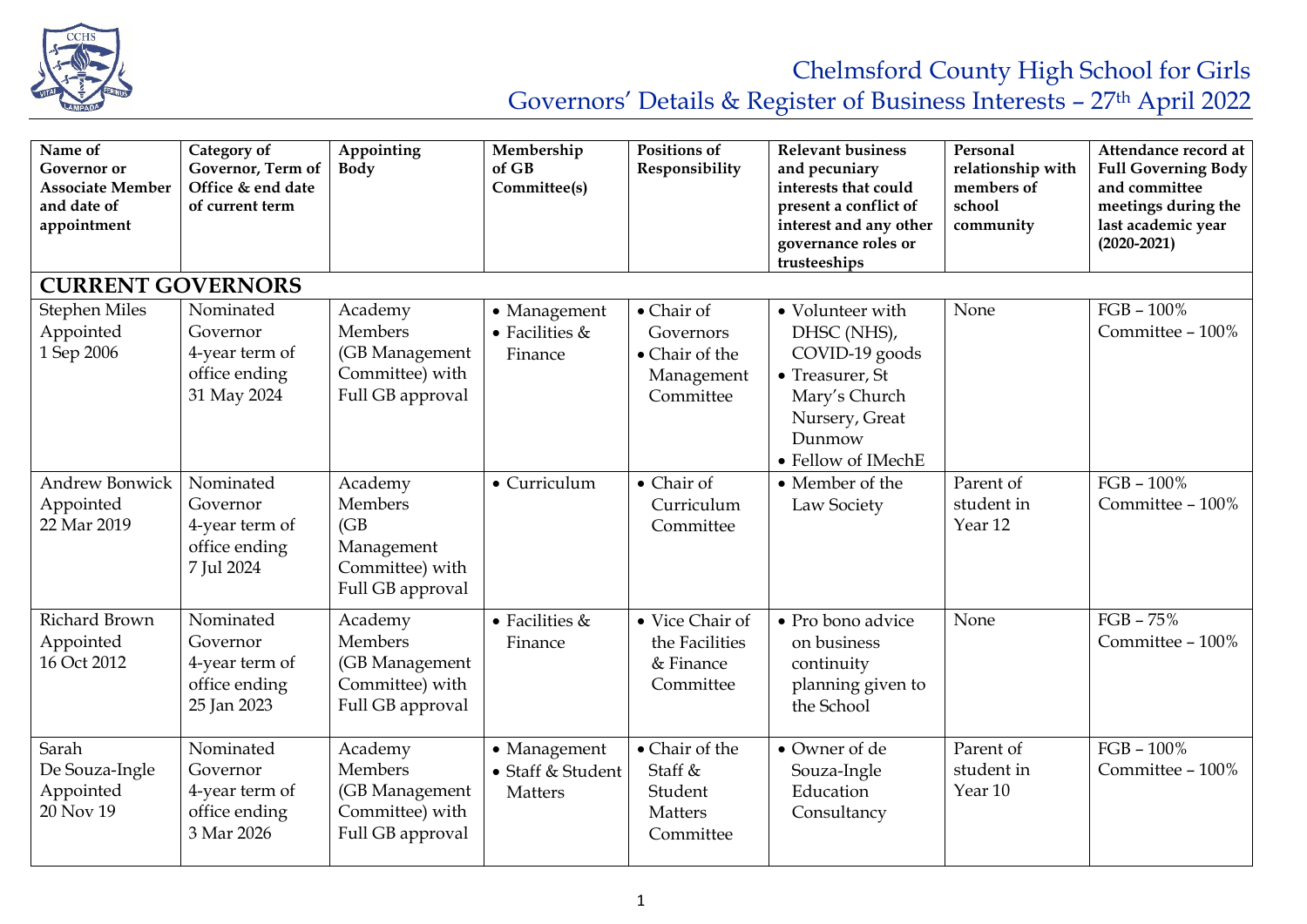

## Chelmsford County High School for Girls

Governors' Details & Register of Business Interests – 27th April 2022

| Name of<br><b>Governor</b> or<br><b>Associate Member</b><br>and date of<br>appointment | Category of<br>Governor, Term of<br>Office & end date<br>of current term | Appointing<br><b>Body</b>                                                          | Membership<br>of GB<br>Committee(s)                 | Positions of<br>Responsibility                                                           | <b>Relevant business</b><br>and pecuniary<br>interests that could<br>present a conflict of<br>interest and any other<br>governance roles or<br>trusteeships    | Personal<br>relationship with<br>members of<br>school<br>community | Attendance record at<br><b>Full Governing Body</b><br>and committee<br>meetings during the<br>last academic year<br>$(2020 - 2021)$ |
|----------------------------------------------------------------------------------------|--------------------------------------------------------------------------|------------------------------------------------------------------------------------|-----------------------------------------------------|------------------------------------------------------------------------------------------|----------------------------------------------------------------------------------------------------------------------------------------------------------------|--------------------------------------------------------------------|-------------------------------------------------------------------------------------------------------------------------------------|
| Olufunmilayo<br>Osilaja<br>Appointed<br>4 Jan 2021                                     | Nominated<br>Governor<br>4-year term of<br>office ending<br>3 Jan 2025   | Academy<br>Members<br>(GB Management<br>Committee) with<br>Full GB approval        | • Staff & Student<br>Matters                        |                                                                                          | • Director of Moaj<br>Ltd - Management<br>Consultancy                                                                                                          | Parent of<br>student in<br>Year 11                                 | $FGB - 66%$<br>Committee - 100%                                                                                                     |
| Jason Oster<br>Appointed<br>13 Jan 2014                                                | Nominated<br>Governor<br>4-year term of<br>office ending<br>3 Mar 2026   | Academy<br><b>Members</b><br>(GB Management<br>Committee) with<br>Full GB approval | • Staff & Student<br>Matters<br>$\bullet$ Staff Pay | • Chair of the<br>Better<br><b>Buildings</b><br>Committee                                | • Director of<br>Oceanova Group -<br>leadership<br>development in<br>the education<br>sector                                                                   |                                                                    | $FGB - 100\%$<br>Committee - 66%                                                                                                    |
| Lauren Smith<br>Appointed<br>5 Dec 2016                                                | Nominated<br>Governor<br>4-year term of<br>office ending<br>7 Jul 2024   | Academy<br><b>Members</b><br>(GB Management<br>Committee) with<br>Full GB approval | • Curriculum                                        | • Vice Chair of<br>the<br>Curriculum<br>Committee                                        | • Examiner for A<br>Level French for<br>the Edexcel exam<br>board.                                                                                             | Parent of<br>students in<br>Year 8 & 13                            | $FGB - 100\%$<br>Committee - 100%                                                                                                   |
| <b>Richard Vass</b><br>Appointed<br>19 Jun 2012                                        | Nominated<br>Governor<br>4-year term of<br>office ending<br>17 Oct 2023  | Academy<br>Members<br>(GB Management<br>Committee) with<br>Full GB approval        | · Management<br>$\bullet$ Facilities &<br>Finance   | • Chair of the<br>Facilities &<br>Finance<br>Committee<br>• Vice Chair of<br>the Full GB | • Partner & Director<br>of Price Bailey LLP<br>- Chartered<br>Accountants<br>• Member of the<br>Institute of<br>Chartered<br>Accountants in<br>England & Wales |                                                                    | $FGB - 100\%$<br>Committee - 90%                                                                                                    |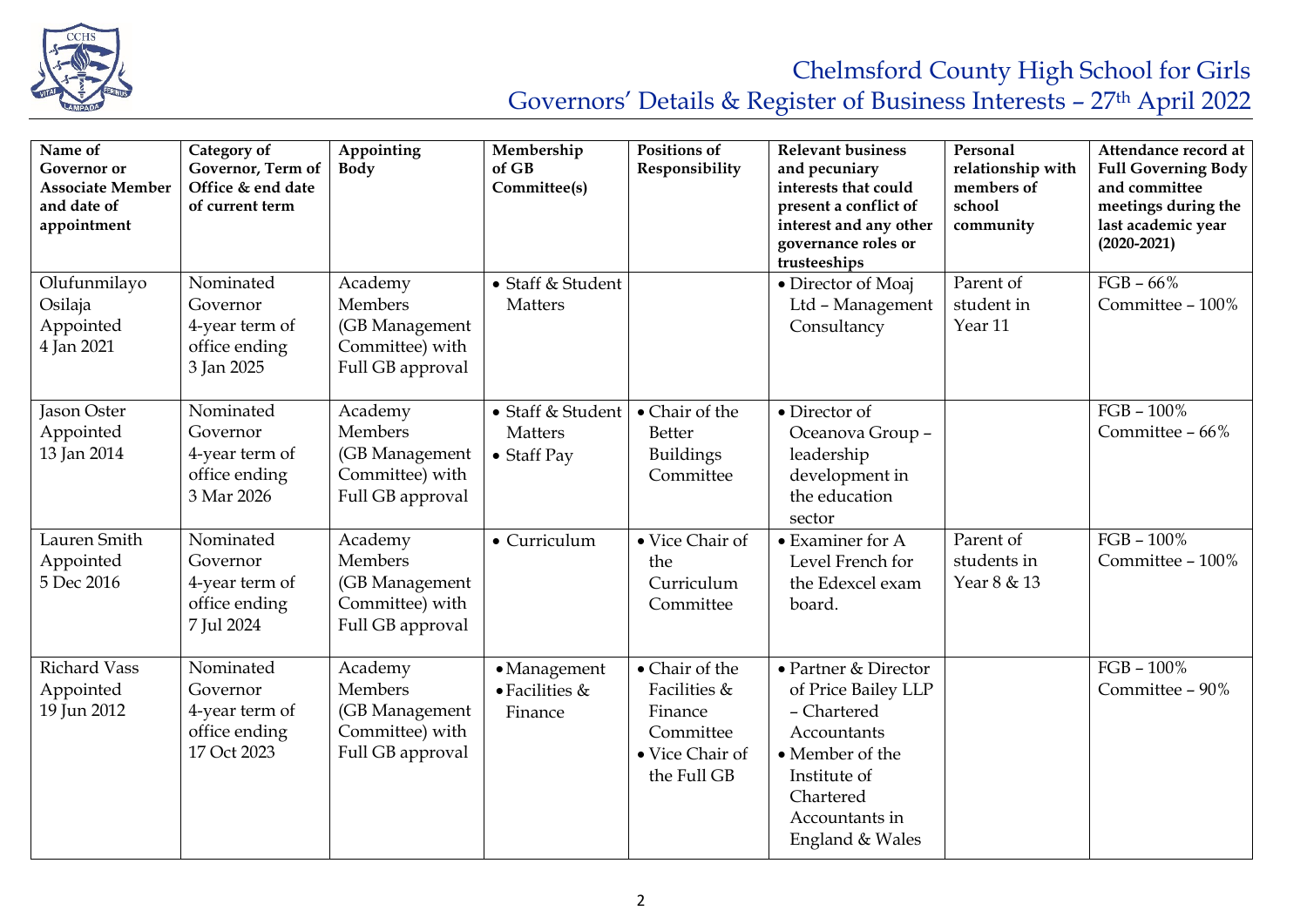

## Chelmsford County High School for Girls Governors' Details & Register of Business Interests – 27th April 2022

| Name of<br><b>Governor</b> or<br><b>Associate Member</b><br>and date of<br>appointment | Category of<br>Governor, Term of<br>Office & end date<br>of current term | Appointing<br><b>Body</b> | Membership<br>of GB<br>Committee(s)                 | Positions of<br>Responsibility                                           | <b>Relevant business</b><br>and pecuniary<br>interests that could<br>present a conflict of<br>interest and any other<br>governance roles or<br>trusteeships                                  | Personal<br>relationship with<br>members of<br>school<br>community | Attendance record at<br><b>Full Governing Body</b><br>and committee<br>meetings during the<br>last academic year<br>$(2020 - 2021)$ |
|----------------------------------------------------------------------------------------|--------------------------------------------------------------------------|---------------------------|-----------------------------------------------------|--------------------------------------------------------------------------|----------------------------------------------------------------------------------------------------------------------------------------------------------------------------------------------|--------------------------------------------------------------------|-------------------------------------------------------------------------------------------------------------------------------------|
| Sarah<br>De Souza-Ingle<br>Appointed<br>20 Nov 19                                      | <b>Parent Governor</b><br>4-year term of<br>office ending<br>19 Nov 2023 | Elected by<br>parents     | • Management<br>• Staff & Student<br><b>Matters</b> | • Chair of the<br>Staff &<br>Student<br>Matters<br>Committee             | • Owner of de<br>Souza-Ingle<br>Education<br>Consultancy                                                                                                                                     | Parent of<br>student in<br>Year 10                                 | $FGB - 100\%$<br>Committee - 100%                                                                                                   |
| Jennifer Fowle<br>Appointed<br>22 Mar 2019                                             | Parent Governor<br>4-year term of<br>office ending<br>21 Mar 2023        | Elected by<br>parents     | • Staff & Student<br><b>Matters</b>                 | • Vice Chair of<br>the Staff &<br>Student<br><b>Matters</b><br>Committee | • Treasurer of<br>Ingatestone &<br>Fryerning<br><b>Community Assn</b><br>• Self-employed<br>Maths Tutor<br>• Member of the<br>Institute of<br>Chartered<br>Accountants in<br>England & Wales | Parent of<br>students in<br>Years 10 & 12                          | $FGB - 100\%$<br>Committee - 100%                                                                                                   |
| Narayani<br>Rangaswamy<br>Appointed<br>11 Dec 2020                                     | Parent Governor<br>4-year term of<br>office ending<br>10 Dec 2024        | Elected by<br>parents     | • Curriculum                                        |                                                                          | • Member of the<br>Project<br>Management<br>Institute                                                                                                                                        | Parent of<br>student in<br>Year 9                                  | $FGB - 100\%$<br>Committee - 100%                                                                                                   |
| Aisha Sohail<br>Appointed<br>11 Dec 2020                                               | <b>Parent Governor</b><br>4-year term of<br>office ending<br>10 Dec 2024 | Elected by<br>parents     | • Curriculum                                        |                                                                          | $\bullet$ None                                                                                                                                                                               | Parent of<br>student in<br>Year <sub>8</sub>                       | $FGB - 100\%$<br>Committee - 100%                                                                                                   |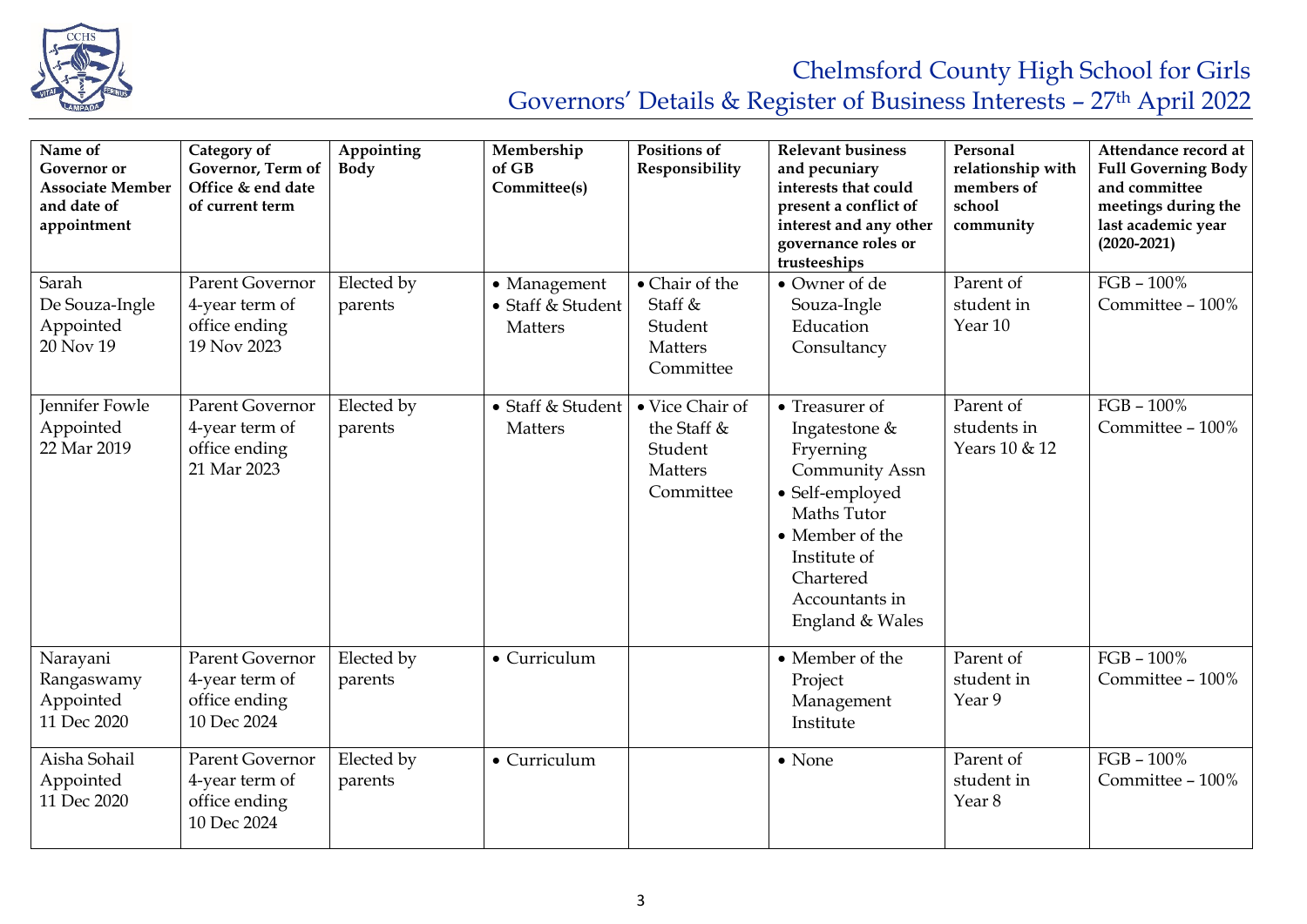

## Chelmsford County High School for Girls Governors' Details & Register of Business Interests – 27th April 2022

| Name of<br>Governor or<br><b>Associate Member</b><br>and date of<br>appointment | Category of<br>Governor, Term of<br>Office & end date<br>of current term | Appointing<br><b>Body</b> | Membership<br>of GB<br>Committee(s) | Positions of<br>Responsibility | <b>Relevant business</b><br>and pecuniary<br>interests that could<br>present a conflict of<br>interest and any other<br>governance roles or<br>trusteeships | Personal<br>relationship with<br>members of<br>school<br>community | Attendance record at<br><b>Full Governing Body</b><br>and committee<br>meetings during the<br>last academic year<br>$(2020 - 2021)$ |
|---------------------------------------------------------------------------------|--------------------------------------------------------------------------|---------------------------|-------------------------------------|--------------------------------|-------------------------------------------------------------------------------------------------------------------------------------------------------------|--------------------------------------------------------------------|-------------------------------------------------------------------------------------------------------------------------------------|
| Stephen Lawlor<br>Appointed<br>1 Sep 2019                                       | Headteacher                                                              | Ex-officio<br>appointment | $\bullet$ All GB<br>Committees      |                                | None                                                                                                                                                        | Headteacher<br>of CCHS.<br>Parent of<br>student in<br>Year 12      | $FGB - 100\%$<br>Committee - 82%                                                                                                    |
| Sarah Clements<br>Appointed<br>13 Dec 2017                                      | <b>Staff Governor</b><br>4-year term of<br>office ending<br>12 Dec 2025  | Elected by CCHS<br>staff  | • Curriculum                        |                                | None                                                                                                                                                        | Part Time<br>Teacher at<br><b>CCHS</b>                             | $FGB - 75\%$<br>Committee - 100%                                                                                                    |
| Chris Lamberti<br>Appointed<br>13 Jan 2022                                      | <b>Staff Governor</b><br>4-year term of<br>office ending<br>12 Jan 2026  | Elected by CCHS<br>staff  | • Facilities $&$<br>Finance         |                                | None                                                                                                                                                        | Full Time<br>Teacher at<br><b>CCHS</b>                             | n/a                                                                                                                                 |

| <b>CURRENT ASSOCIATE MEMBERS</b> |                  |              |                    |  |      |         |                  |  |
|----------------------------------|------------------|--------------|--------------------|--|------|---------|------------------|--|
| Mary Argent                      | Associate        | Appointed by | • Curriculum       |  | None | Ex-CCHS | $FGB - 33%$      |  |
| Appointed                        | Member           | Full GB      | (No voting rights) |  |      | student | Committee - 100% |  |
| 1 Apr 1999                       | One-year term of |              | • Facilities $&$   |  |      |         |                  |  |
|                                  | office ending    |              | Finance            |  |      |         |                  |  |
|                                  | 15 Oct 2022 or   |              | (No voting rights) |  |      |         |                  |  |
|                                  | first Full GB    |              |                    |  |      |         |                  |  |
|                                  | meeting of the   |              |                    |  |      |         |                  |  |
|                                  | year.            |              |                    |  |      |         |                  |  |
|                                  |                  |              |                    |  |      |         |                  |  |